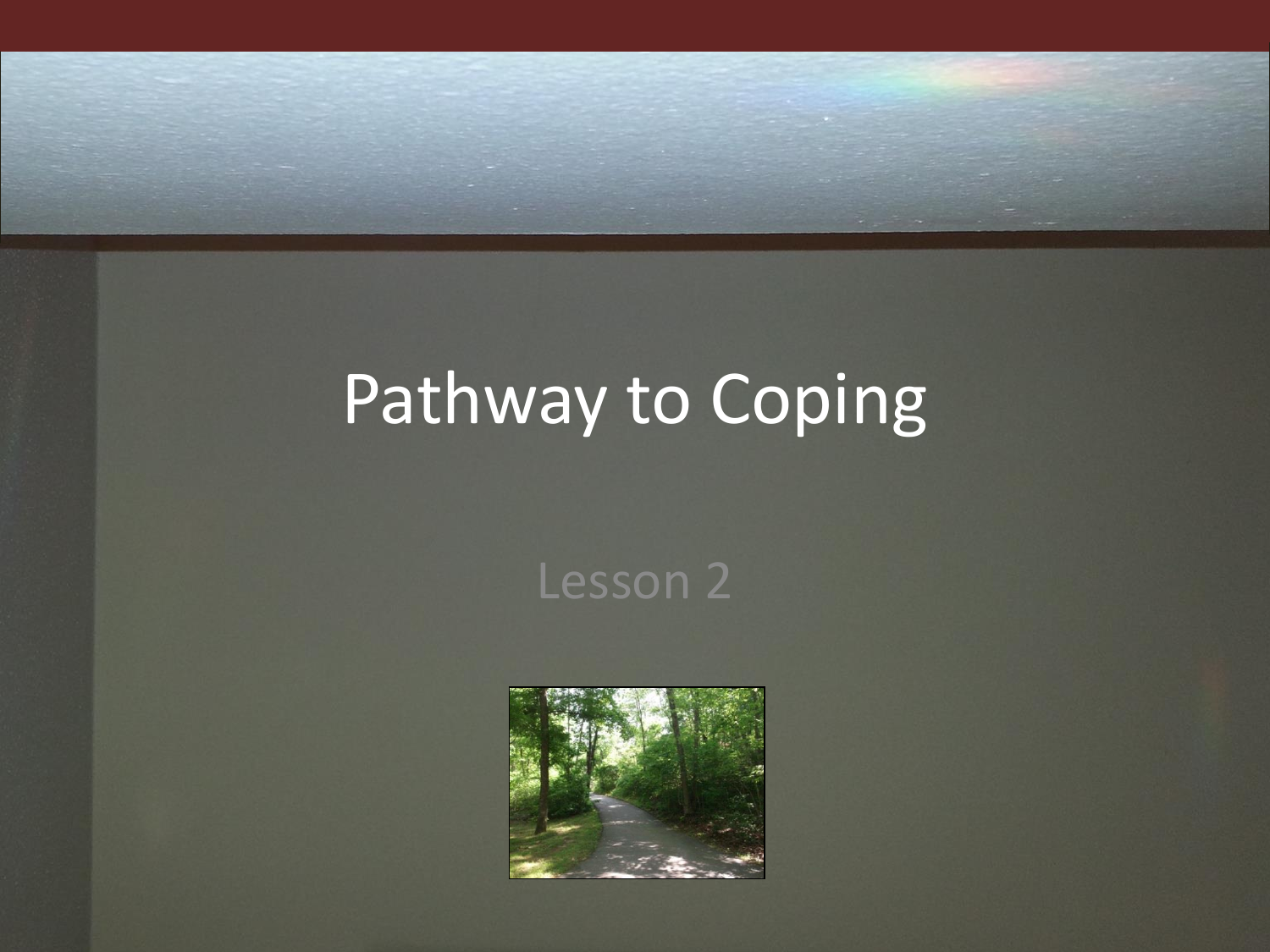# Goals and Objectives

- Goal: To become more hopeful and better able to cope
	- Explain the difference between coping and stress



- Identify an example of emotion-focused or problem-focused coping
- Describe a coping strategy you have used and how well it worked for you
- Describe how you can be more positive as you prepare to cope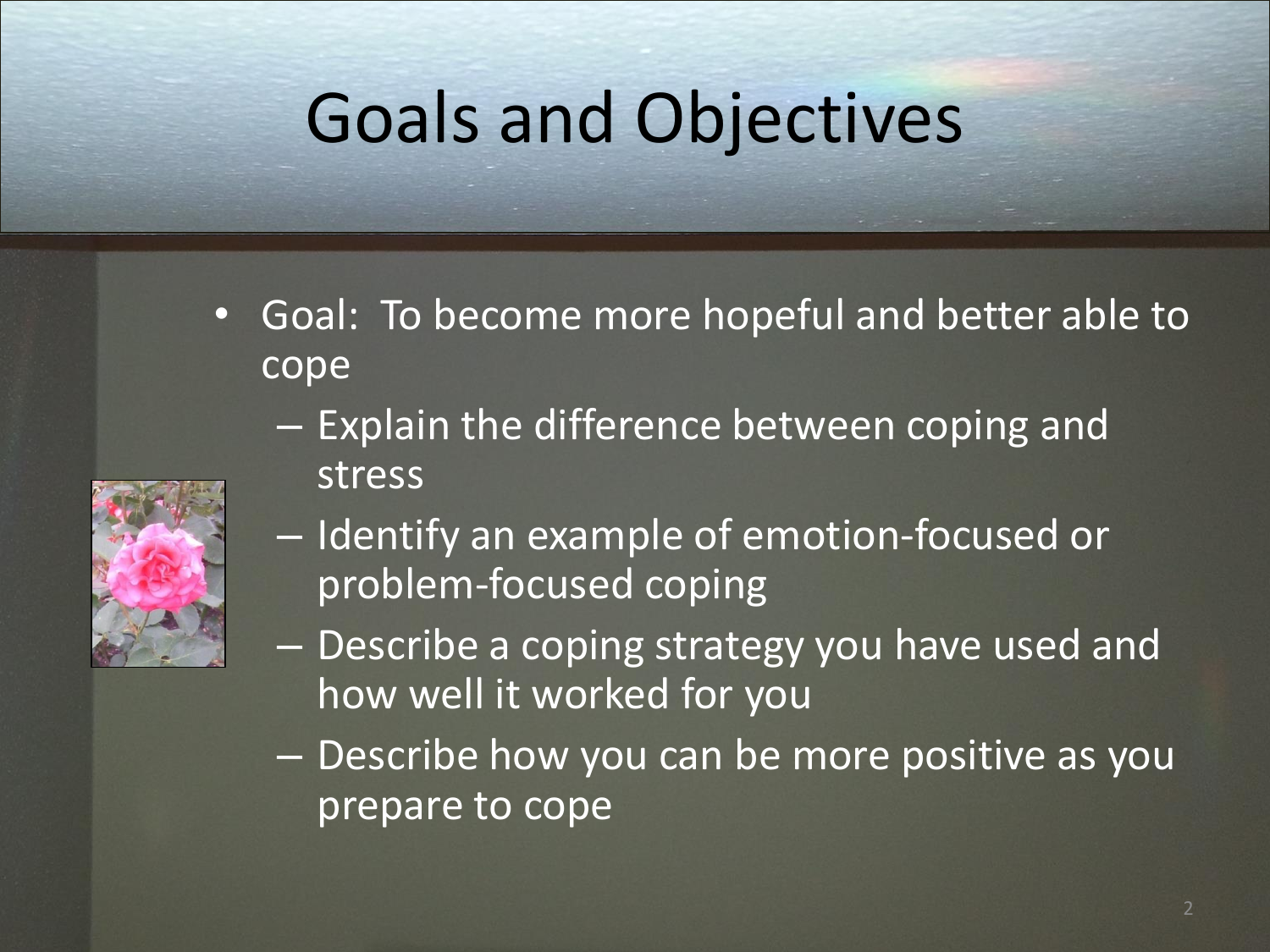# What is Coping?

- The way we think and behave to manage stress in our lives.
- Adaptive coping can be effective and successful to help us get through tough times in a healthy way.
- Our coping can be affected by things like being defensive and protecting our self-image.
- It takes strength for a person to work on coping skills and to ask for help when needed.
- Coping is thinking about the situation, what it means to you, and figuring out how to improve things.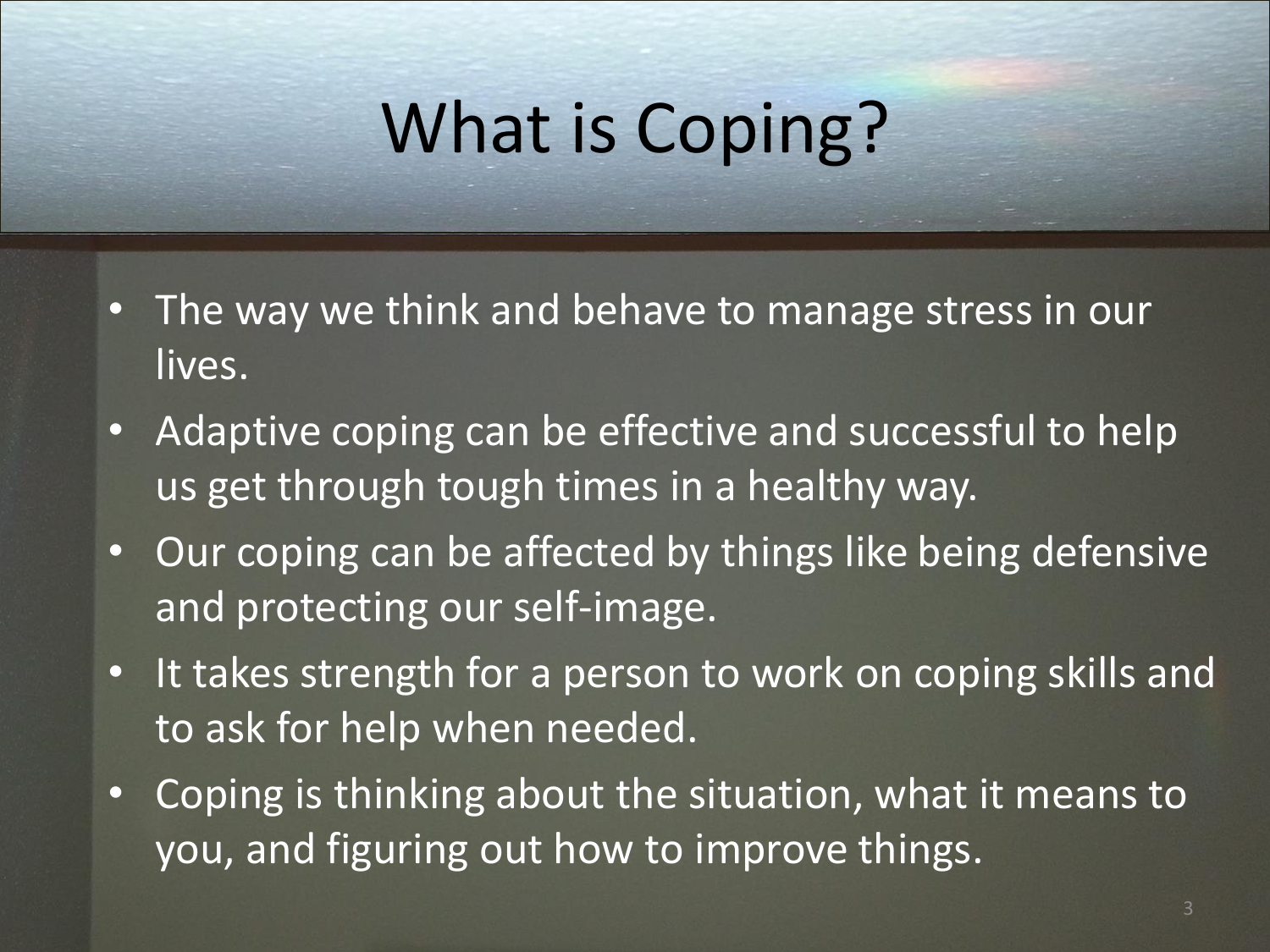## What is Stress?

- Stress has a physical response not just an emotional one.
- Situations may trigger "stress emotions"
	- Anger, anxiety, disgust
	- Guilt, shame, sadness
	- Envy, jealousy
- A person can choose to react with different emotions, based on their point of view, and how well they adapt
	- You could react with frustration instead of guilt, shame, or anxiety – It's not as "paralyzing"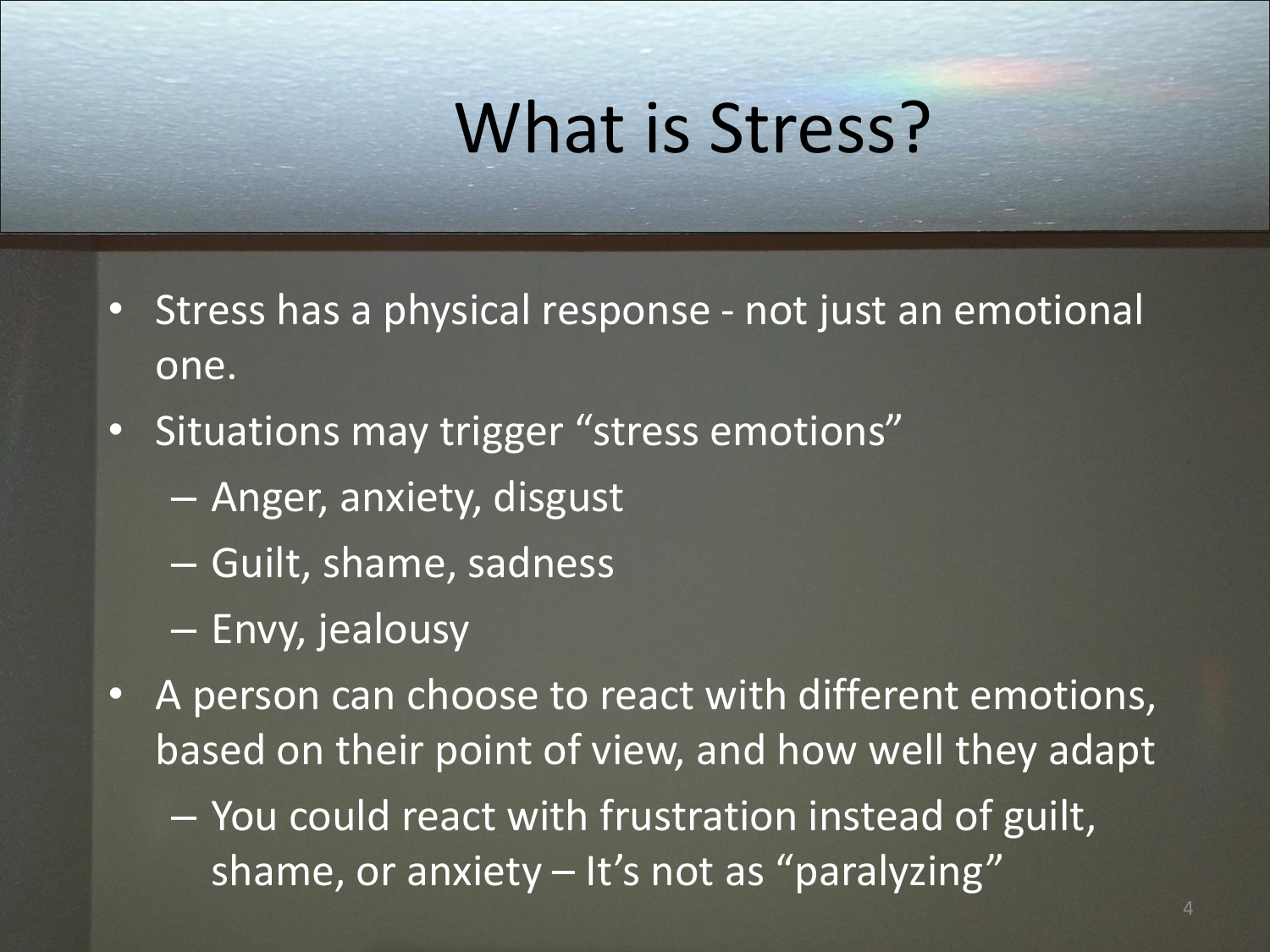#### Discussion: Trying to Cope

- *Are these healthy ways to cope?*
- **Confronting**
	- *I stood my ground and fought for what I wanted.*
	- *I expressed anger to whoever caused the problem.*
- **Distancing**
	- *I "made light of" the situation - refused to get serious.*
	- *I didn't let it get to me, and I tried to forget it.*
- **Self-controlling**
	- *I kept others from knowing how bad things were.*
	- *I tried not to act too fast.*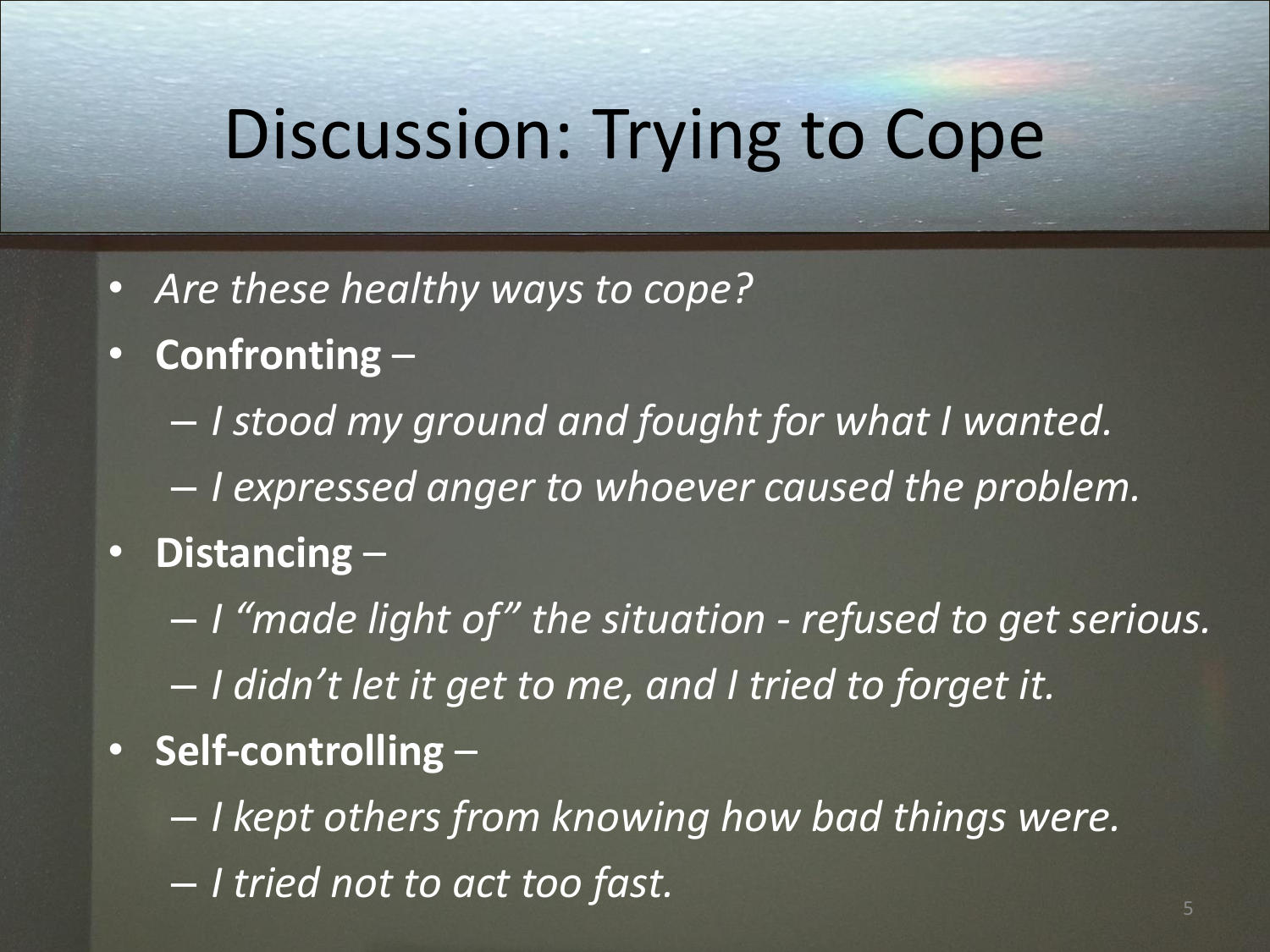#### Trying to Cope (continued)

- **Seeking social support** 
	- *I talked to someone who could do something about the problem.*
	- *I asked a relative or friend for advice.*
- **Accepting responsibility** 
	- *I realized that I brought the problem on myself.*
	- *I made a promise to myself that things would be different next time.*
- **Escape-avoidance** 
	- *I avoided people, wishing the situation would go away.*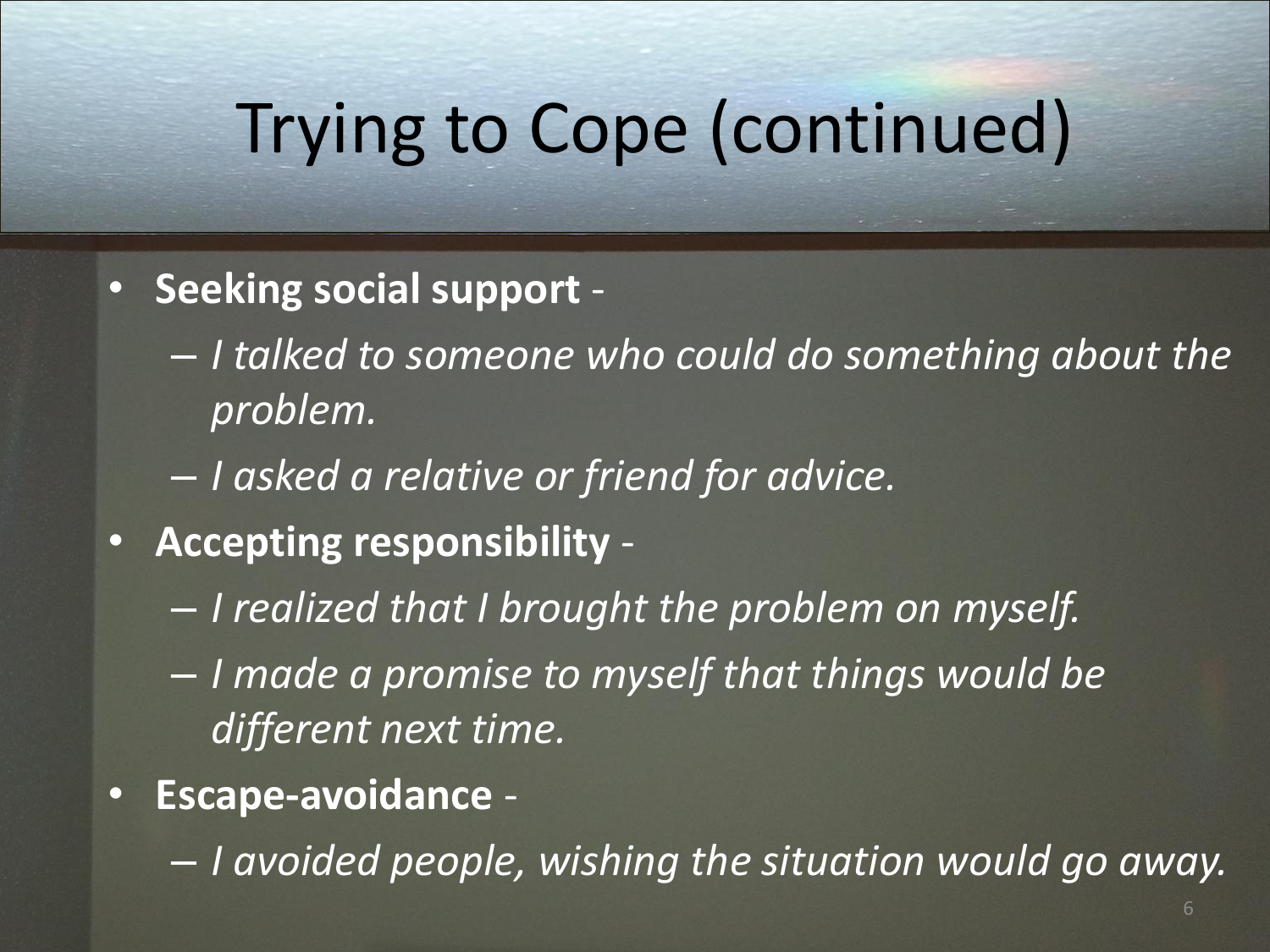

# Trying to Cope (continued)

#### • **Planning and problem solving** -

- *I knew what had to be done so I put in more effort.*
- *I changed something so things would turn out all right.*
- *I made a plan and followed it.*
- **Positive reappraisal** (thinking about it in a different way) – *I found new faith from the experience.*
	- *I changed and grew as a person in a good way.*

Folkman, S. & and Lazarus, R.S. (1988). Manual for the ways of coping questionnaire. Palo Alto, CA: Consulting Psychologists Press.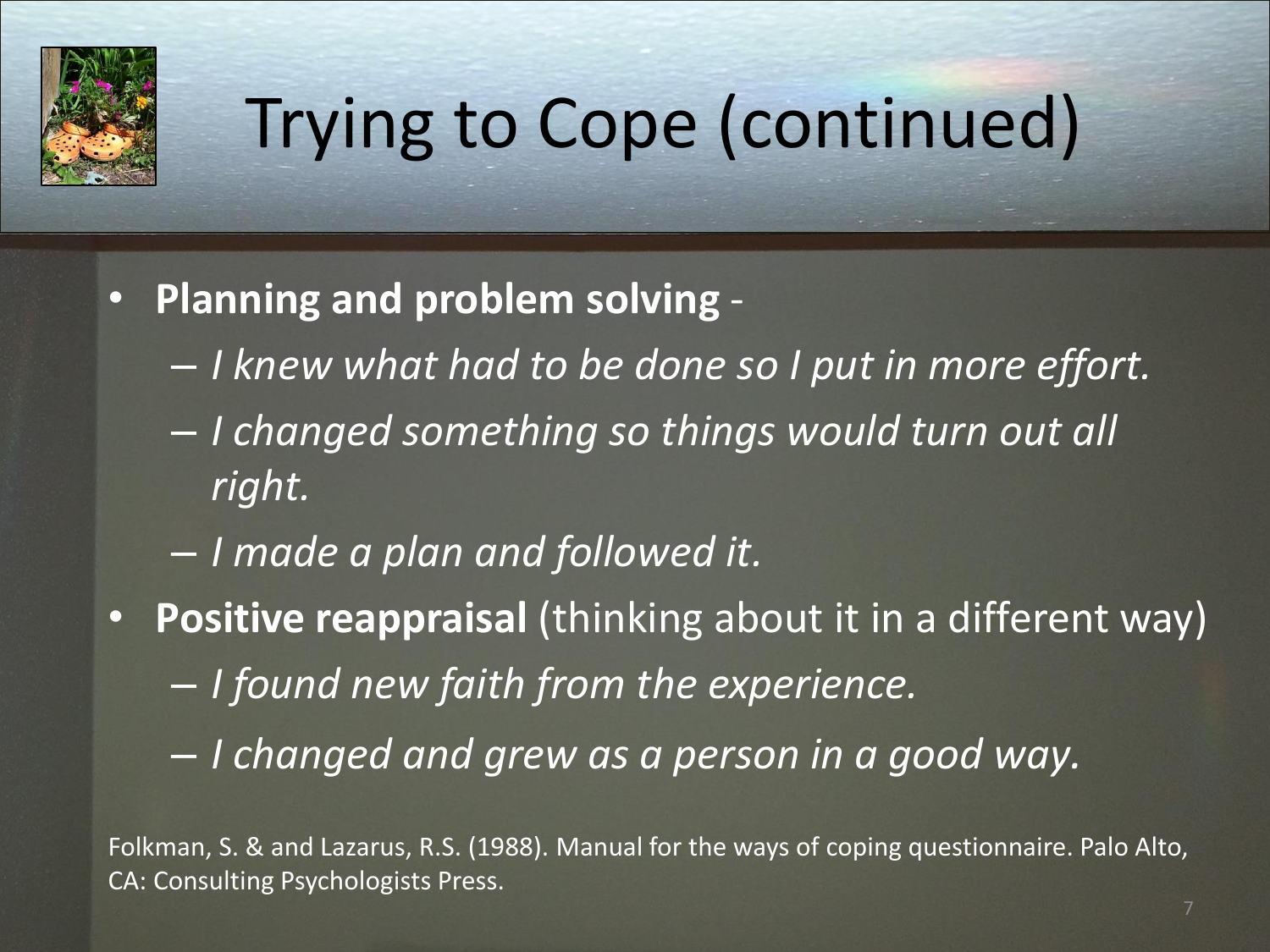

# Other Ways to Cope

- People use a mix of coping strategies at different times.
- Coping takes personal strength and can involve faith.
- Spirituality and relaxation can make it easier to have insight and to solve problems.
- **Serenity Prayer:** 
	- God grant me the serenity to accept the things I cannot change,
	- Courage to change the things I can
	- And the wisdom to know the difference.

(This is also used as a motto in Alcoholics Anonymous)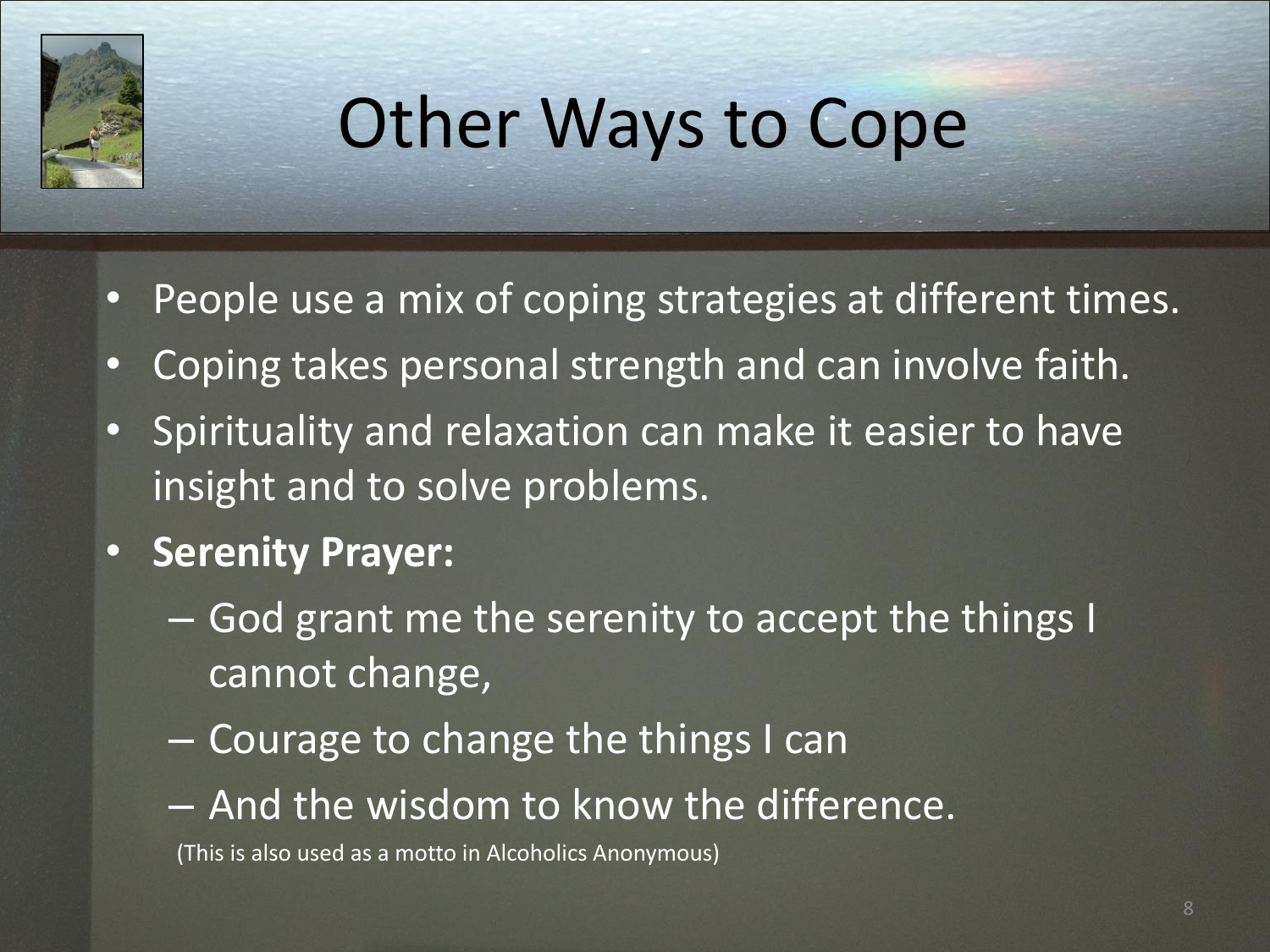#### Discussion: Your Coping Skills

- **You have already used many different coping skills** for problems, threats, or challenges you have faced.
- Sometimes your coping skills aren't quite enough when:
	- Your self-esteem has been threatened
	- There is a threat to health, functioning, or survival
	- You are feeling rejected, or an intense loss occurs
- *How can learning coping skills help your recovery?* 
	- Learning more ways of coping can help decrease relapses and may prevent some future hospitalizations.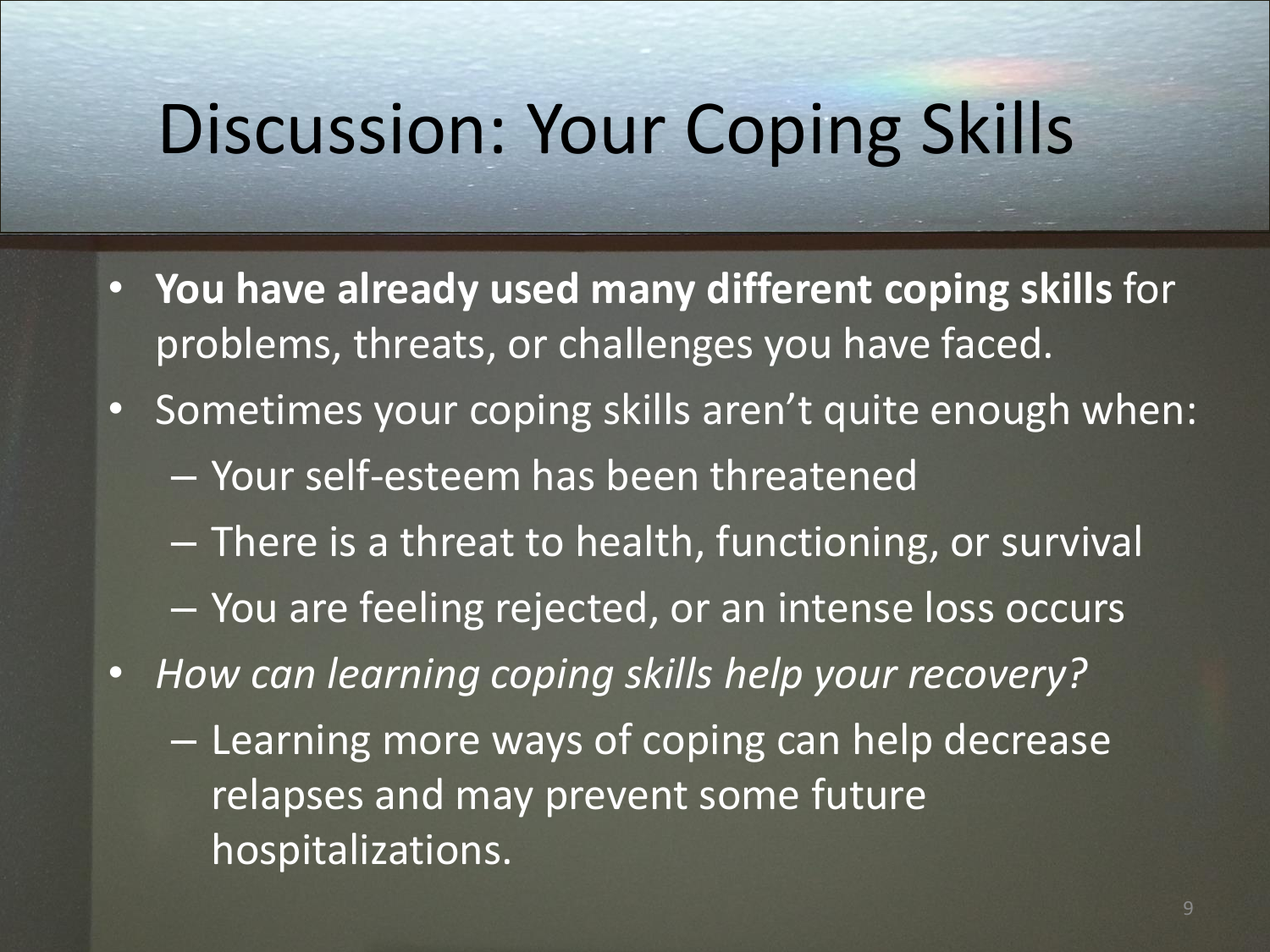### Take a Mindfulness Break



• Sit comfortably in your chair and watch Ten Tips for Stress Management video (2:14 minutes) at [http://www.youtube.com](http://www.youtube.com/watch?v=xOpZU320v5E) [/watch?v=xOpZU320v5E](http://www.youtube.com/watch?v=xOpZU320v5E)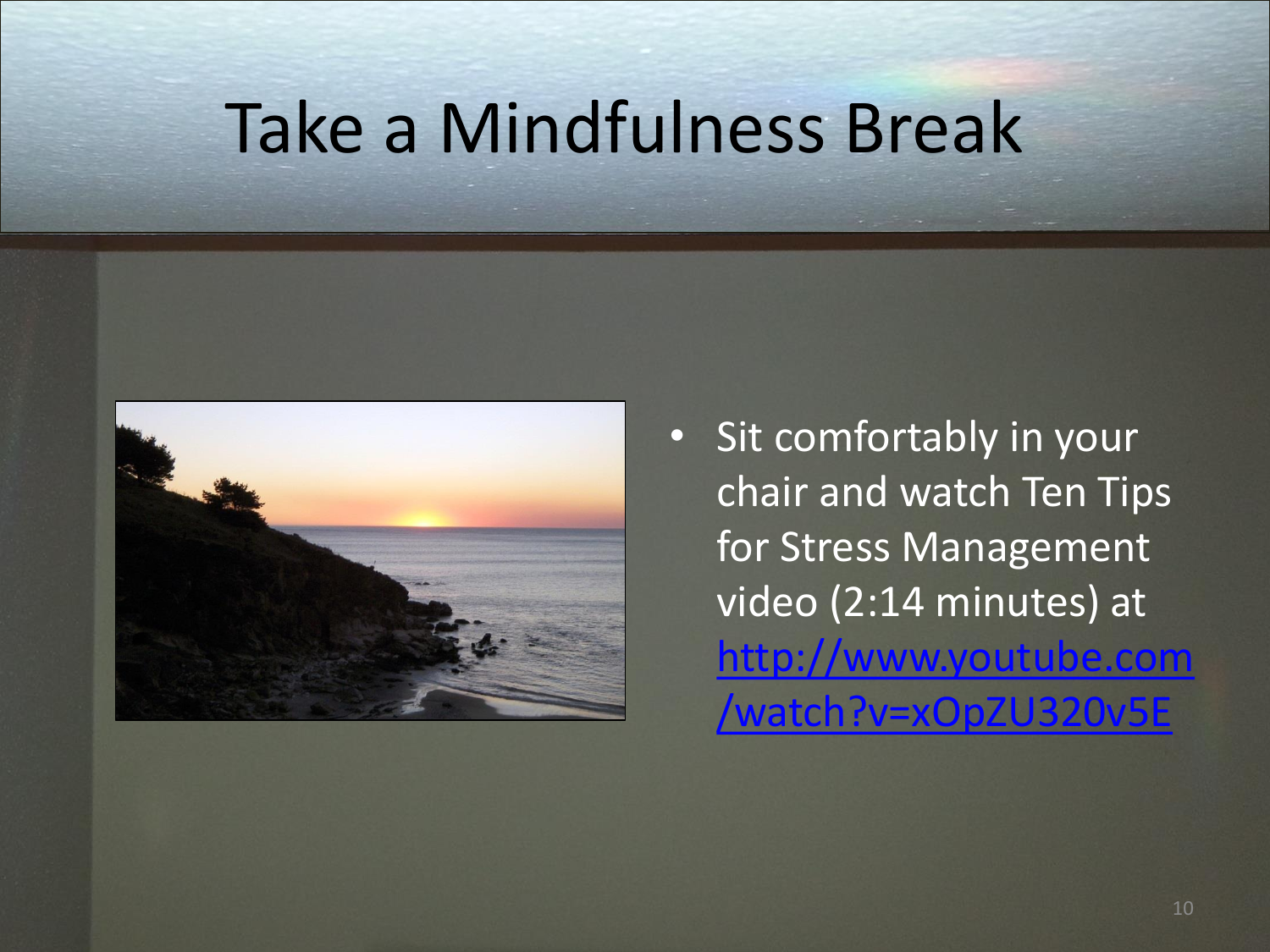

# Case Study: Coping

- John was the brother of a woman with AIDS. He was able to take care of her as she neared death, even with so many difficult tasks and stressors.
- He used his sense of humor to make her feel better and kept busy to avoid thinking about the situation very much. It gave him a badly needed sense of control.
- Of course he was very sad to be losing his only sister, but there was even more to it. He was afraid that he had AIDS, too. He had no appetite, and couldn't sleep because of anxiety and depression.
- *How could John begin to cope?*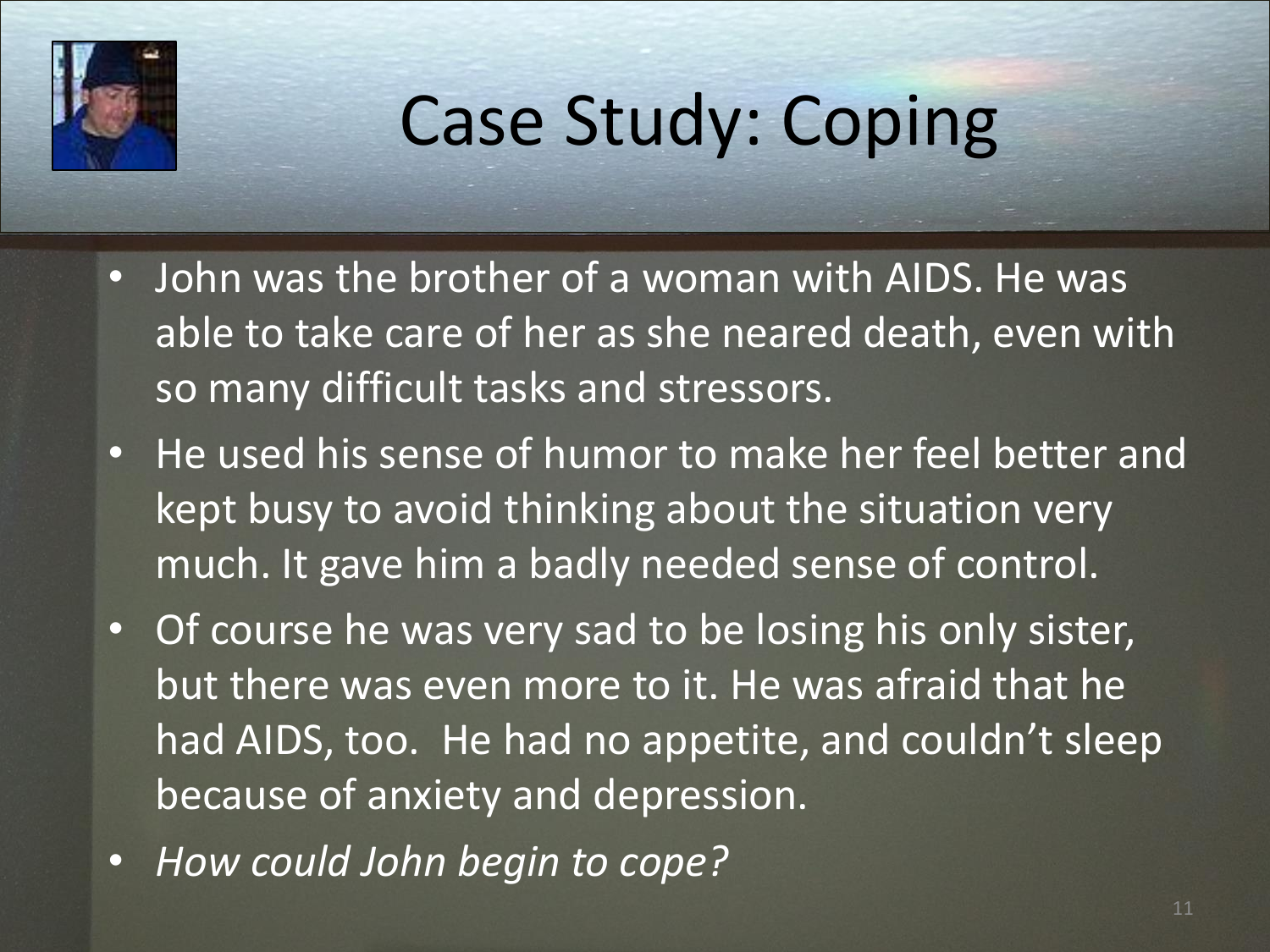# Look Closely At Your Thoughts

- A **A**sk *"Why am I feeling like this?"*
- C **C**hange irrational thoughts, and use positive thinking
- C **C**ope Think and plan *what can be done*. Or realize if there is nothing that can be done, *move on*
- A **A**ct Do what has to be done to help the situation
	- Problem-solving
	- Use a relaxation technique or thought-stopping
	- Do something to distract yourself if it helps you feel better

Messina J. M. & Messina, C. M. (2010). The Alert System. Retrieved from Tools for Recovery at <http://jamesjmessina.com/seastoolsforrecovery/alertsystem.html>

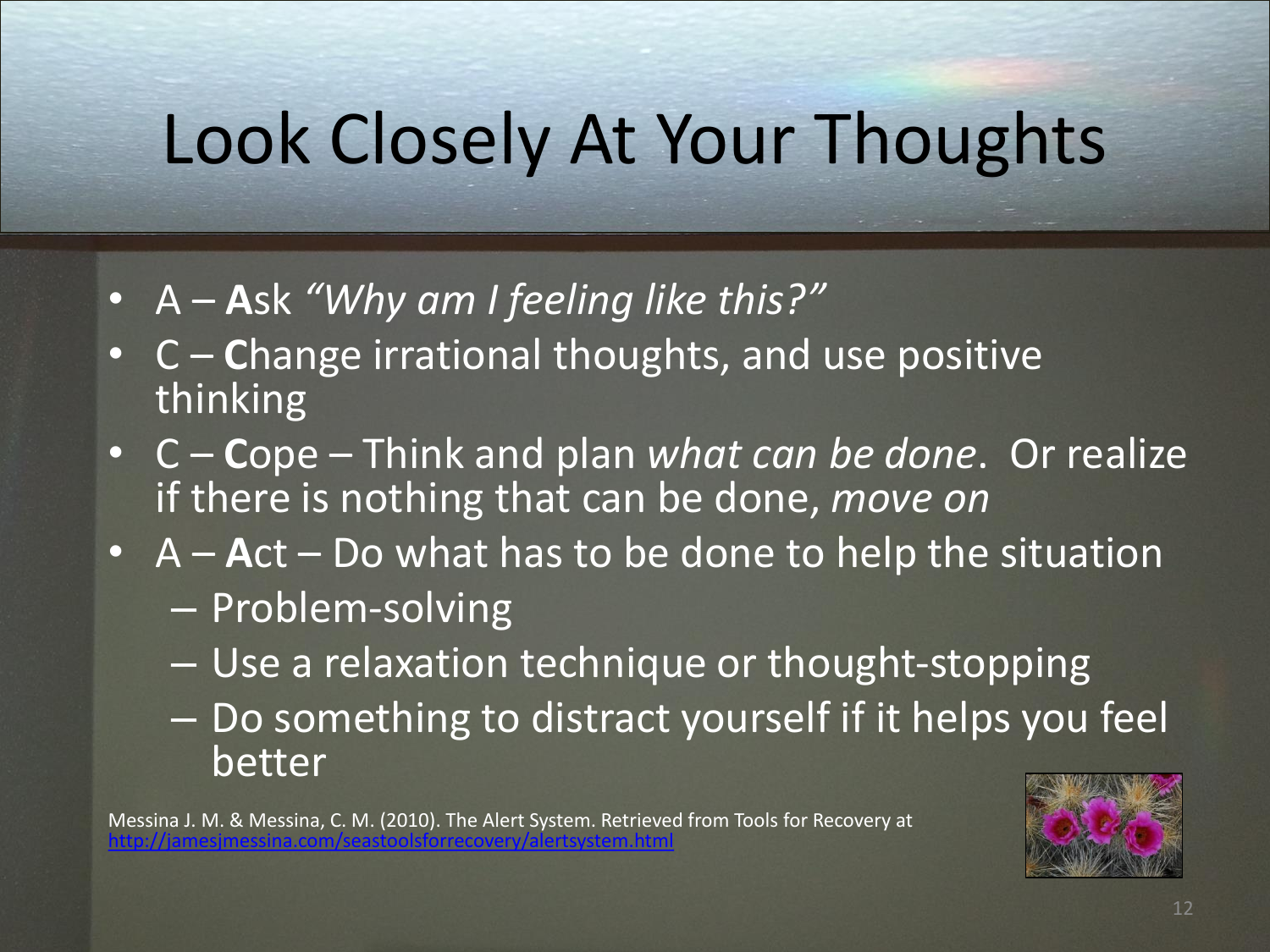# How Can Coping Help You?

- Coping can get you through a tough time, and decrease:
	- Fear and anxiety
	- Depression or other mental illnesses
	- Chronic pain or headaches
	- High blood pressure
	- Stomach or bowel problems
	- Risk of colds, flu, and infections
	- Tiredness, sleep problems
	- Substance abuse
	- Family, relationship, job, or school problems

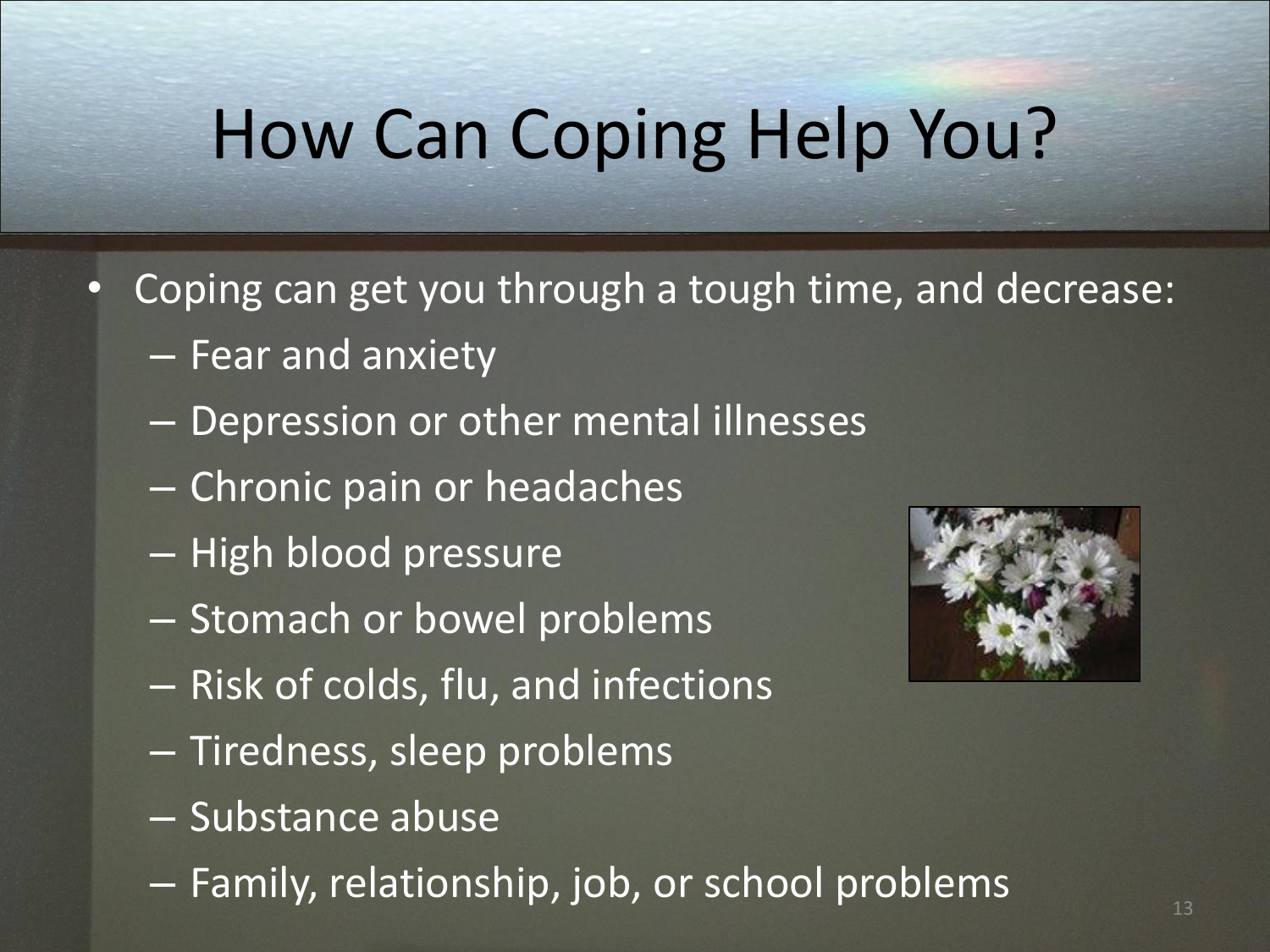# Examples of Coping

(You can add more to the list)

- **Recreational activities**  music, hobbies, movies, reading
- **Exercise**  walking, swimming, dancing, biking, etc.
- **Stress-reduction**  yoga, relaxation exercises, "fishing"
- **Mental relaxation**  meditation, visual imagery, centering
- **Spirituality** prayer, reading holy book, having purpose, forgiveness, "Letting go and letting God"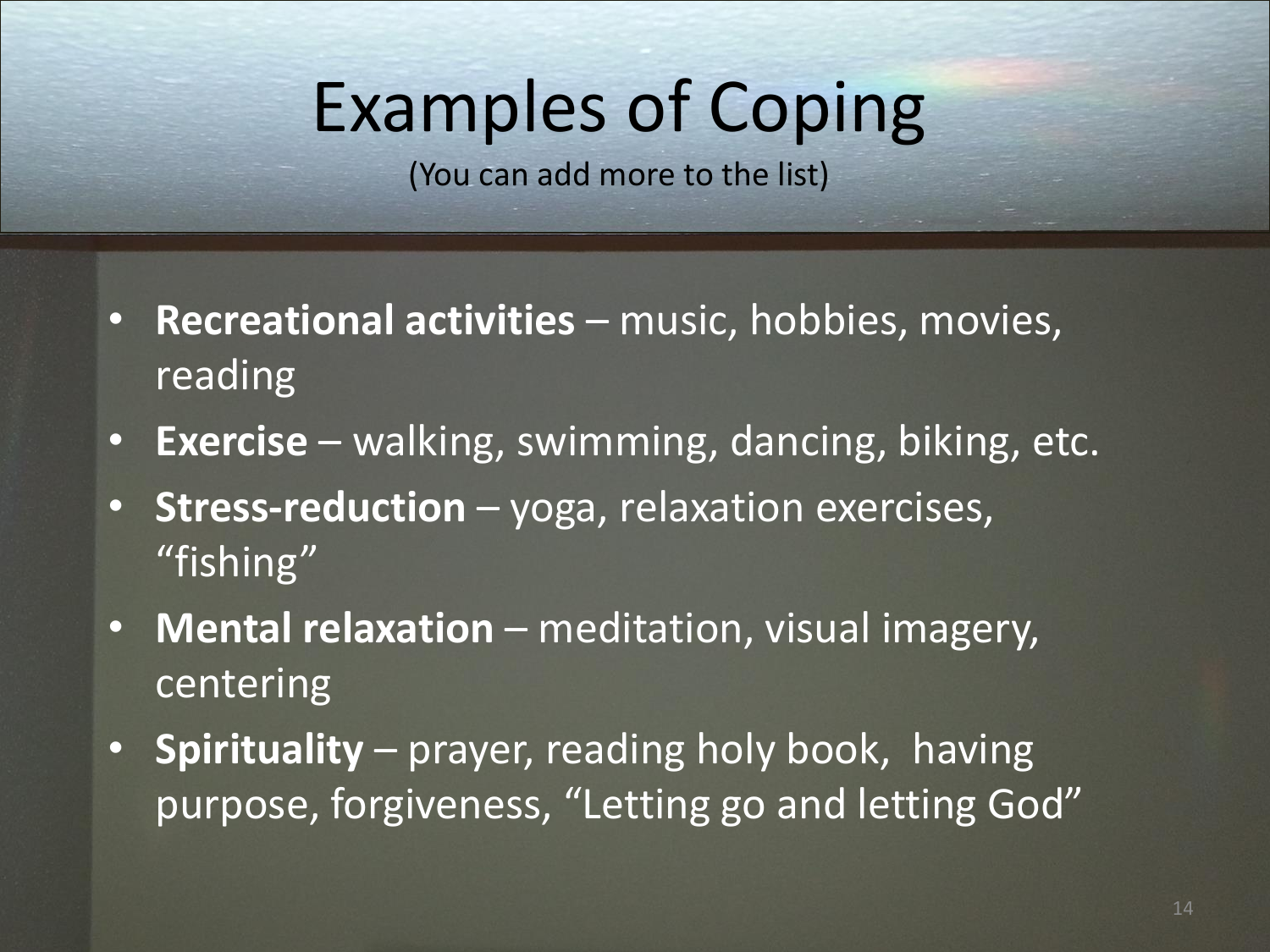# Examples of Coping (continued)

- **Family life skills**  conflict resolution, esteem, togetherness
- **Working on relationships**  setting limits, networking, love
- **Education and insight**  new behavior patterns, attitudes
- **Problem solving** manage time, planning, rational thinking
- **Using sense of humor**  lightening up, having fun, comedy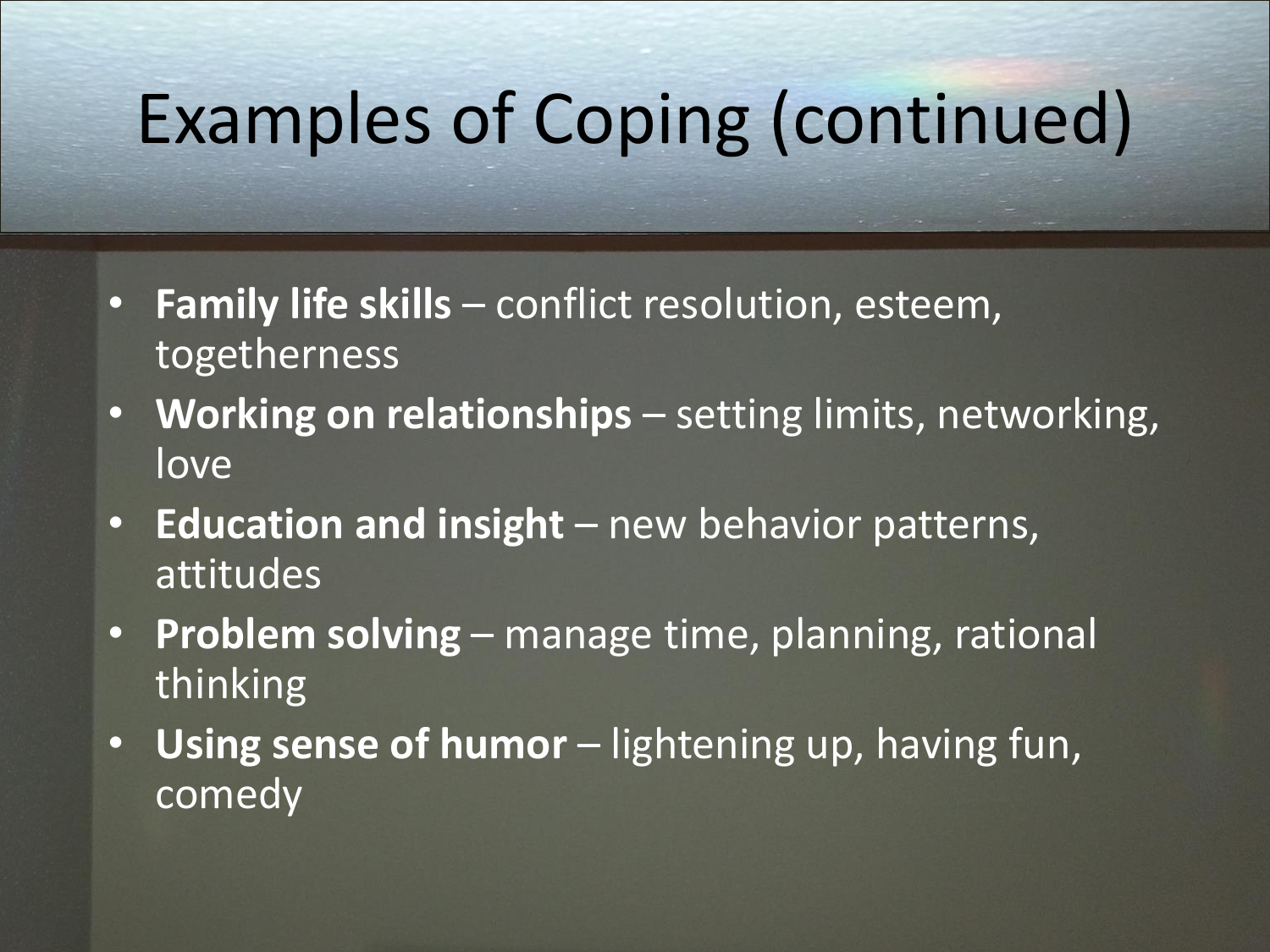# Two Major Functions of Coping

#### • **Problem-focused coping** –



- on yourself, your environment, or your situation
- **Emotion-focused coping** 
	- To change the way you view the stressful situation (giving it attention, or avoiding it)

– To change the troubling situation by acting

– You can change your personal meaning of what is happening (to make it seem less stressful or troubling)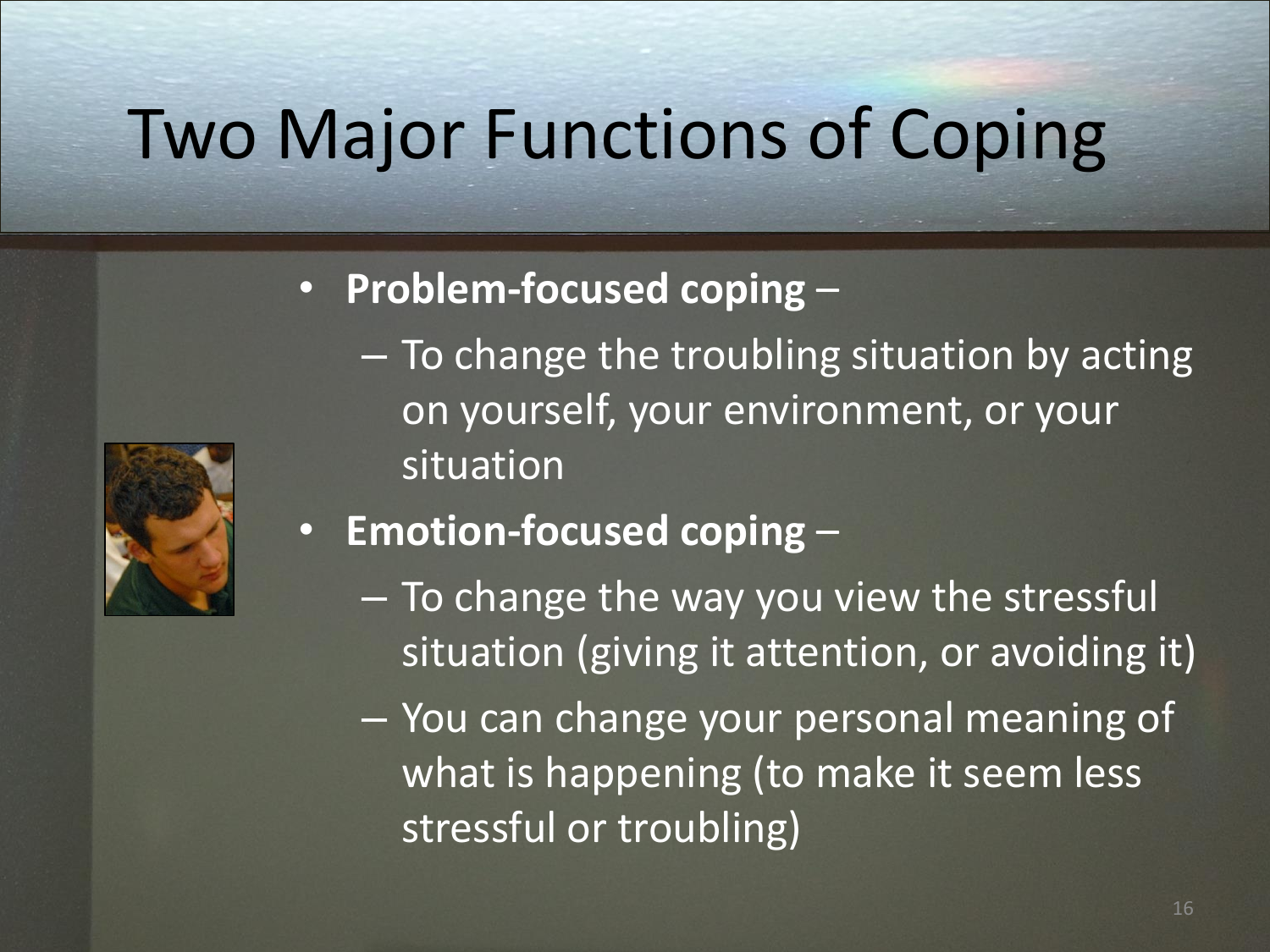#### Case Study: Coping

- John said, "I went to have an AIDS test. I found out I didn't have AIDS." (problem-focused coping)
- "I was blaming myself for my sister's drug addiction, but now I know it was an irrational thought. It was her decision to use drugs after rehab." (emotion-focused coping)
- "I asked the social worker what home health care services would be available if I can't take care of her by myself anymore." (problem-focused coping)
- "I learned some relaxation exercises to help me fall asleep at night." (problem-focused coping)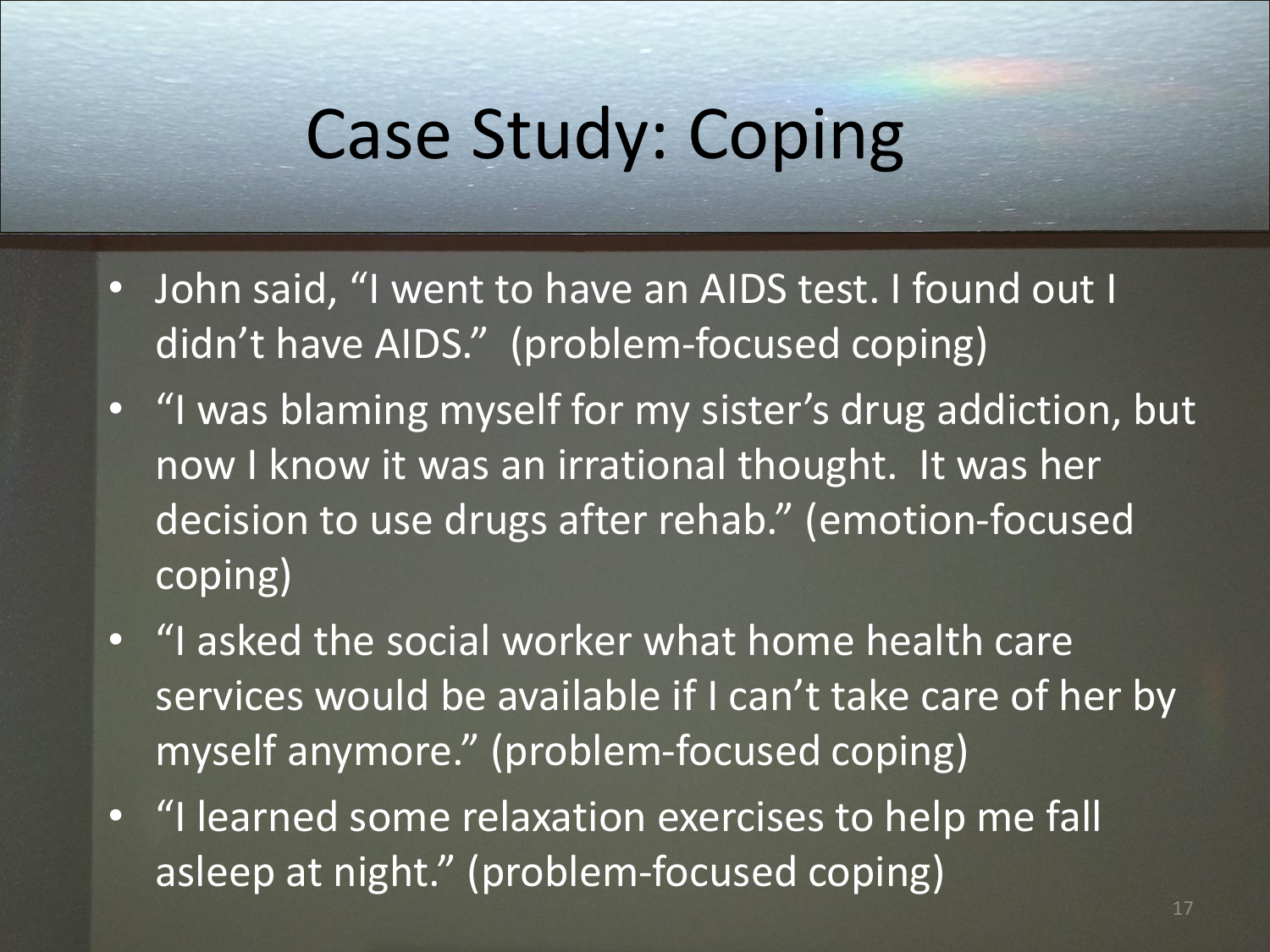# Case Study: Coping

- John said, "Now I have been able to relax so I can think things through better. I realize that I am a good person, and I can get past some of the negative stuff in my head." (emotion-focused coping)
- "Now that I've gotten more rest, I have more energy to focus on my sister. I will get the help we need to keep her comfortable." (problem-focused coping)
- "It seems like things are not as dark anymore. Instead of feeling angry, I am grateful that I can be here for her when she needs me the most." (emotion-focused coping)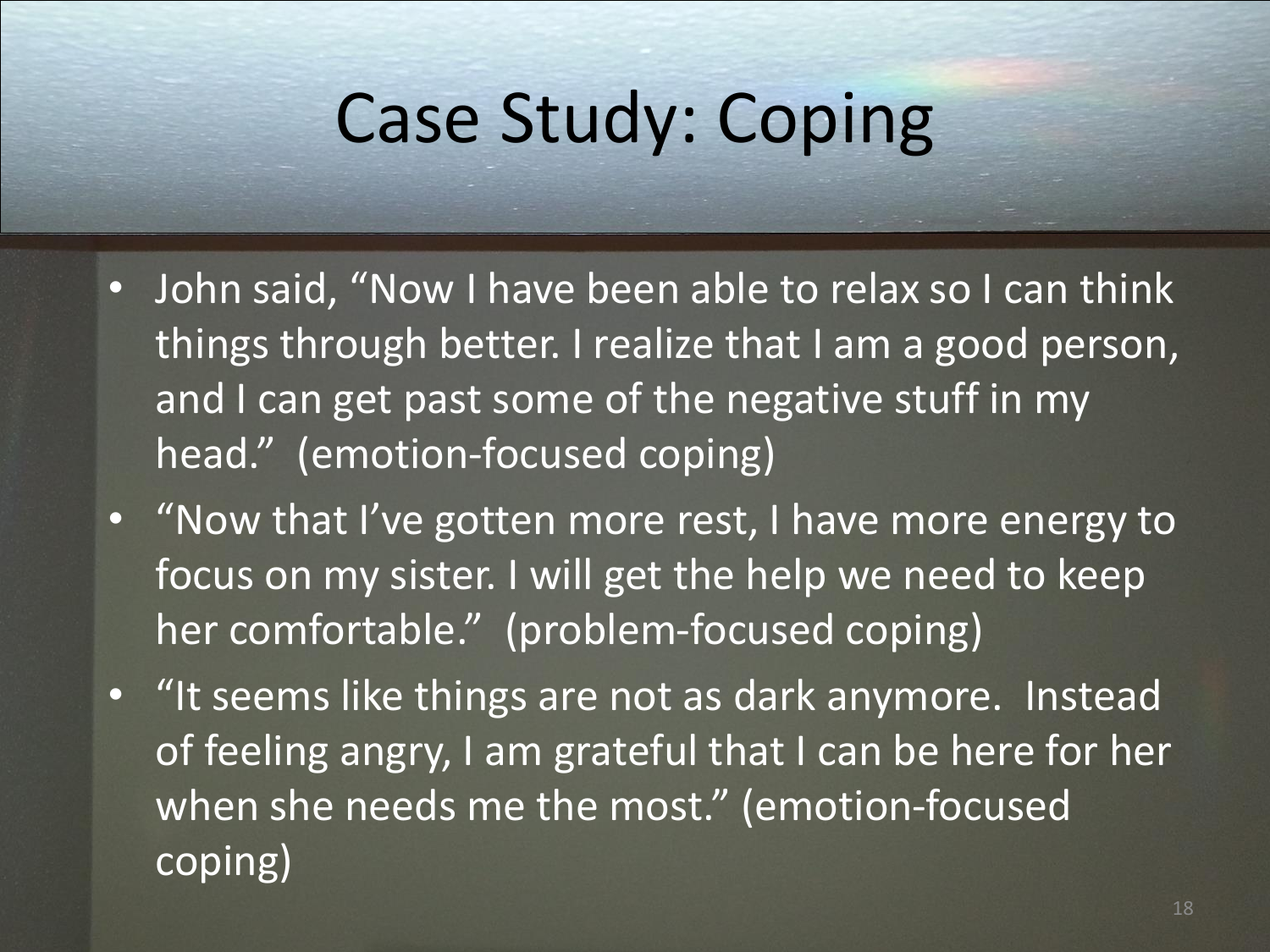

# Discussion: Coping

- *Do you think John's actions and his education toward coping affected his sense of hope?* 
	- *Yes, he was able to feel more calm and hopeful.*
- *Do you think everything got better for John?* 
	- *No, he still had serious problems, stressors, and grief, but coping helped him to handle them much better.*
- *Discuss causes of your stress with someone on your healthcare team.*
- *Explore any irrational thoughts and make a plan.*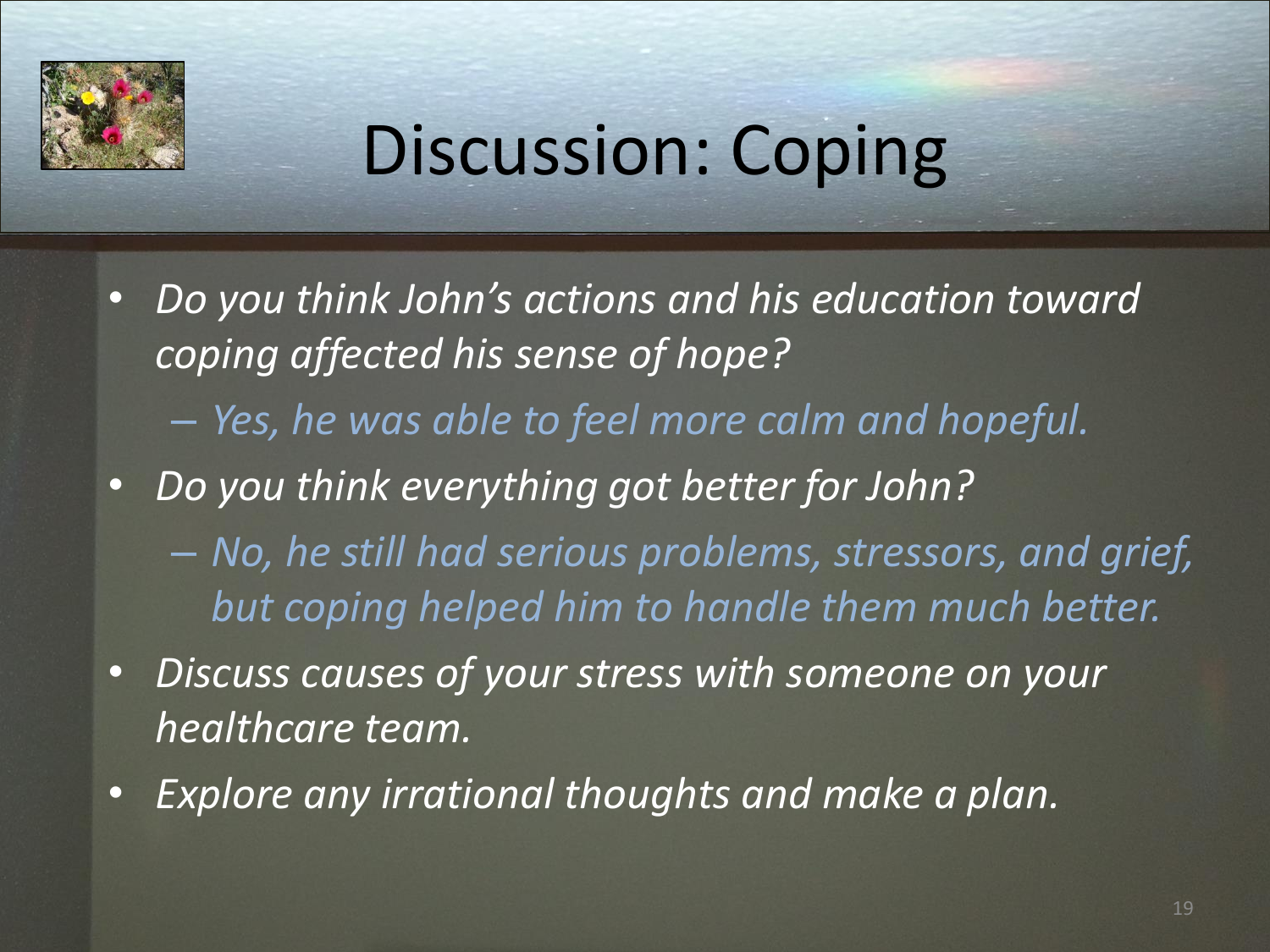## Conclusion

- Some people who try relaxation skills say they don't seem to work.
- But coping is more than stress relief It includes your thinking, adapting to changes, and improving things.
- You can have control over how you view yourself and your situation.
- B*e kind to yourself – You deserve it.*
- Effective coping and hope can improve your physical and mental health during your recovery. The same state of the state of the state of the state of the state of the state of the state of the state of the state of the state of the state of the state of the state of the state of the state of the sta

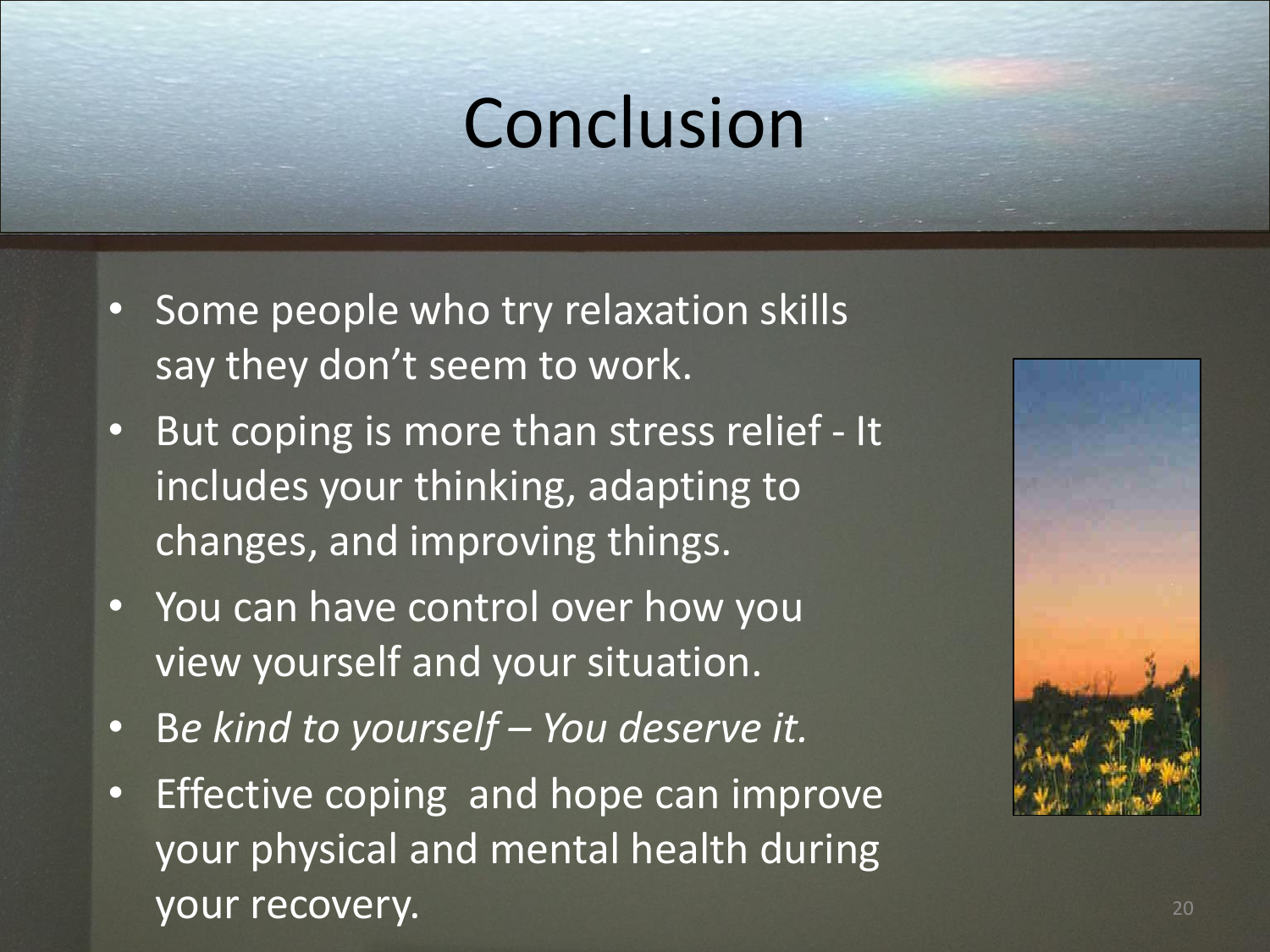# References

- Lazarus, R.S. (1993). Coping theory and research: Past, present, and future. *Psychosomatic Medicine. 55*, (234-247).
- Messina, J. J. & Messina, C. M. (2010). Coping with stress in recovery. Retrieved from Tools for coping with life's stressors at [http://jamesjmessina.com/seaslifestyletools/seascopingwithstress](http://jamesjmessina.com/seaslifestyletools/seascopingwithstress.html) [.html](http://jamesjmessina.com/seaslifestyletools/seascopingwithstress.html)
- Messina J. M. & Messina, C. M. (2010). The Alert System. Retrieved from Tools for Recovery at iamesimessina.com/seastoolsforrecovery/alertsystem.htm
- National Institutes of Health. (2002). Stress system malfunction could lead to serious, life threatening disease. Retrieved December 31, 2008 from NIH Backgrounder website at <http://nih.gov/news/pr/sep2002/nichd-09.htm>